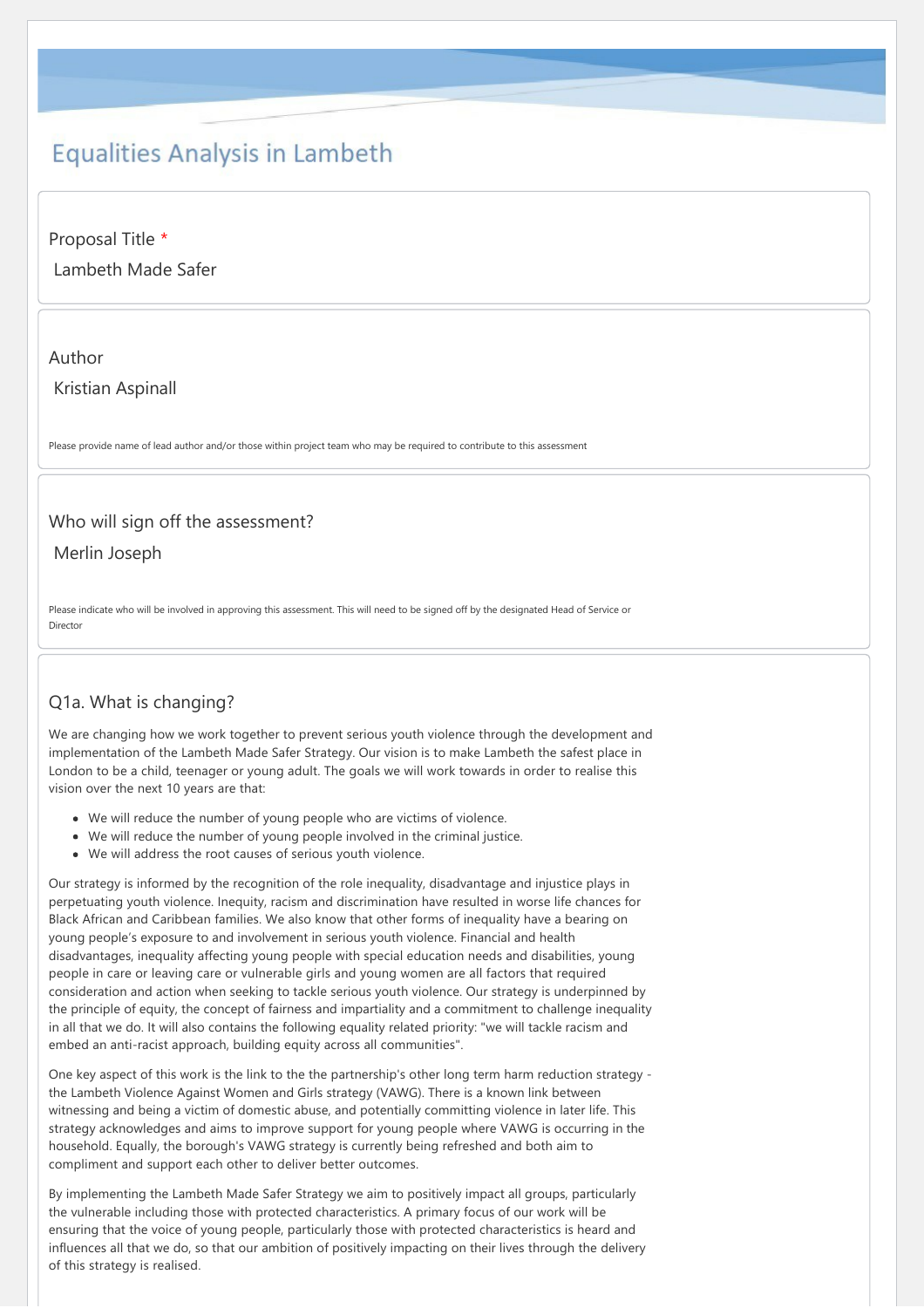What is the most significant or key change taking place? Can you indicate the type of change in your response (e.g. policy/decision/strategy/ service/procedural/ geographic/procurement etc.) so it is clear what is being equalities assessed? Why is this change happening? What do you aim to achieve? Can you clearly indicate what decision‐makers are being asked to take a decision on?

### Read more

Q1b. Who will be involved in approving this decision? Cabinet will be asked to sign‐off the Lambeth Made Safer strategy on 30th November 2020

Who else will be involved in signing‐off this decision?

Read more

Q2a. What do we know about the people who will be impacted by this

#### change?

Our strategy is primarily concerned with impacting upon young people aged 10 ‐ 25. We anticipate that young people from all protected characteristic groups will be positively impacted, with particular regard to the characteristics of age, race/ethnicity,disability, health and socio‐economic factors. The following information outlines some of the key things we know about those who will be affected by the changes the strategy will bring about:

- Approx 63,210 children and young people under the age of 18 live in Lambeth (19% of the population).
- 35,485 (21%) of Lambeth residents are under 20 51 % are boys, and 49 % are girls.
- The under 20 population will grow by 3% to 36,651 by 2027.
- Lambeth is the 5th most densely populated borough nationally.
- 63% of children and young people are from Black and minority ethnic communities. (compared to 21% nationally).
- 27% of children in Lambeth are living in poverty.
- 1,652 children and young people are known to Children's Social Care and Youth Offending Services.
- There are approximately 1,800 children and young people with Education Health and Care plans (EHC) and at least 5,640 receiving support for special educational needs being educated in Lambeth schools. These numbers do not include all the pre‐school children with additional needs, and those aged 18‐25.
- 3,848 (9.8%) of 5-16 years olds have a mental health disorder.
- Lambeth had the highest numbers of victims of serious youth violence in London in 18/19.
- Victims of serious youth violence classified as African & Caribbean make up 55% of all victims. This has consistently been the case for the last three recording periods where African & Caribbean people have overwhelmingly made up the majority of victims. White Europeans make up the second majority of victims, making up 25% of all victims. The remaining 20% comprises Southern European (11%), Asian (6%), Arabian / North African (2%) and Oriental (1%). Please note these identifications are taken from Police Identity Codes which are determined by the police during an incident and based on visual identity by the police, rather than self identification.
- The majority of serious youth victims are aged between 20‐25, making 57.3% of all victims and are predominantly male. There are 111 more male victims than female victims. Second largest cohort of victims of serious youth violence are aged between 15‐19 and are overwhelmingly male making up 21% of all victims.
- 47% of all accused of serious youth violence were classified as of African & Caribbean ethnicity from 2017-19. This has been historically the case with African & Caribbean cohort making up the majority of victims and accused of serious youth violence in Lambeth. White Europeans form the second largest cohort of accused making 14%.
- Males form the majority of accused of serious youth violence and this can be split into two age categories. 28% of male accused are aged between 15‐19, 31% are aged between 20‐25.
- Although girls are a small minority of victims of serious youth violence, we continue to monitor the frequency and intensity of female victims through regular performance data and crime reporting. in other boroughs the number of girls as victims and perpetrators of serious youth violence is rising, and although we are not seeing this shift to date we are continually looking out for it.
- In addition, gang related activity can see girls being exploited and harmed through associated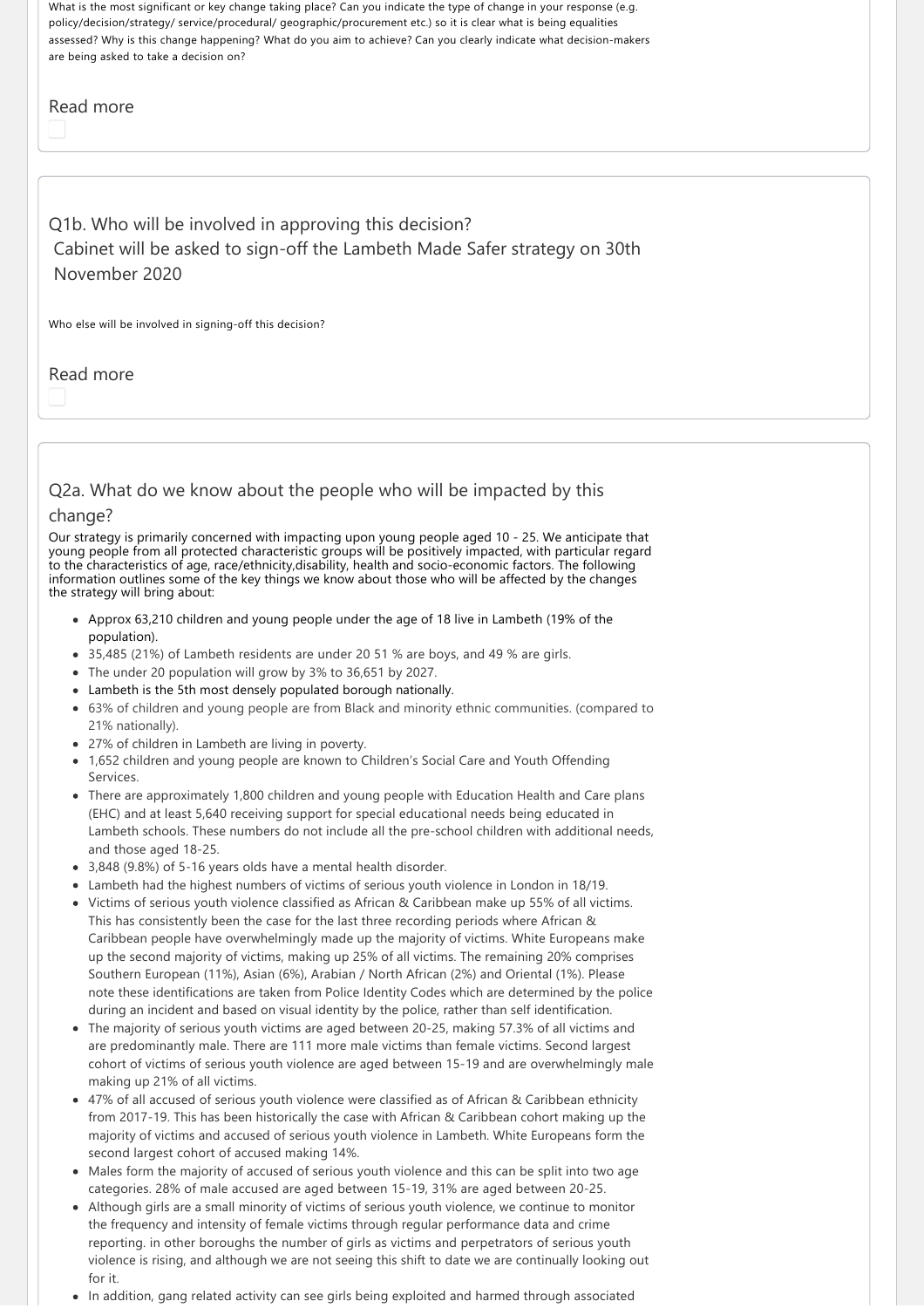crimes such as being used to hold weapons or drugs, or sexual coercion. These cases are significantly under‐reported.

- White young people are under represented and Black young people are over represented when comparing the youth offending population with the 10‐17 population.
- White young people make up 12% of the offending population and 33% of the 10‐17 population.
- Black young people and those from ethnic minority groups make up 88% of the offending population and 67% of the 10‐17 population.
- The most over-represented ethnic group are Black young people. They make up 64% of the offending population and 43% of the 10‐17 population.
- The Serious Youth Violence Needs Assessment 2015 found that at least one third of teenagers known to youth justice services had had childhood experiences that predisposed them to violence: 38% had witnessed violence, 36% had suffered a significant bereavement, and 33% had experienced abuse.
- Children who offend or are at risk of offending have been identified as a subgroup experiencing disadvantage, often at multiple levels.
- Children and young people who offend are also more likely not to be in education, employment or training. There is also an association between young people who have difficulties with communication and youth offending; 60% of young offenders have communication difficulties.
- The health and wellbeing needs of children and young people tend to be particularly severe by the time that they are at the risk of receiving a community sentence and more so when they receive custodial sentences.
- Children with learning difficulties and neuro‐disability are overrepresented in the youth justice system. Having these conditions can make it more difficult to cope with justice processes, such as police interviews, court proceedings or compliance with the requirements of a community sentence.
- As young people are admitted to custody their needs (including health needs) are assessed. Through this process, young people entering youth custody have been found to have disproportionate health needs (often undiagnosed or untreated) when compared to the general population, including mental health (33%), substance misuse (including alcohol) (45%), and learning difficulties or disabilities (32%).
- We recognise the need to understanding more about the needs and vulnerabilities of LGBTQI+ young people in relation to serious youth violence. We will work with relevant partners and agencies to improve the gathering and analysis of data and intelligence to inform our work as part of the implementation process of the strategy.
- We wil look to continually strenthen our data and intelligence gathering processes through the development of evaluation and performance systems outlined in Q4 to ensure we fully understand the needs of those with protected characteristics and how our strategy impacts upon them.

**Information sources:** Strategic needs Assessments 2016 ‐ 2020, Lambeth Children and Young People's Plan 2018‐2022, SEND Strategy 217‐2020, Youth Justice Partnership Board Performance Dashboard Report Oct 2020 and Public Health England Improving health outcomes for vulnerable children and young people report for Lambeth.

This information tells us that there are a range of often inter‐related issues re: inequality and vulnerability that our strategy needs to understand and respond to including the needs of those with protected characteristics which can be summarised as follows:

- Issues in relation to racism and discrimination and the resultant impact on the life chances for Black African and Caribbean families.
- Issues in relation to early childhood and families, particularly early adverse life experiences;
- Issues in relation to 'socio-health' factors including the prevalence of poverty, deprivation, learning and other disabilities and poor mental health.

We anticipate that vulnerable young people in general, and those with protected characteristics associated with age, race/ethnicity,disability, health and socio‐economic factors in particular will be positive impacted by our strategy.

This inter‐sectionality is a key aspect of violence against young people in Lambeth. It is not just that the victims are predominantly young, black men of African and Caribbean heritage. They also are over represented in terms of health, educational and socio‐economic disadvantages. Serious violence against young people is a complex issue with many facets, and our work to tackle it is informed by all of those inequalities and not just the primary identifiers. This health intersection is particularly important ‐ we know that mental health victims are substantially over‐represented in the criminal justice system, and that any attempt to reduce serious violence against young people without also looking at the health issues behind it will not be successful.

#### **Consultation**

We carried out a variety of engagement activity to inform our serious youth violence reduction programme, including live events such as the Hackathon and the Youth Jam in the Park. We conducted the Serious Youth Violence Survey, questioning more than 500 young people aged from 10‐ 25 across the borough in one of the largest listening exercises the council has ever undertaken. We have also piloted a new resident involvement initiative in five wards across the borough. We held online meetings for Lambeth Made Community and launch websites through which residents can draw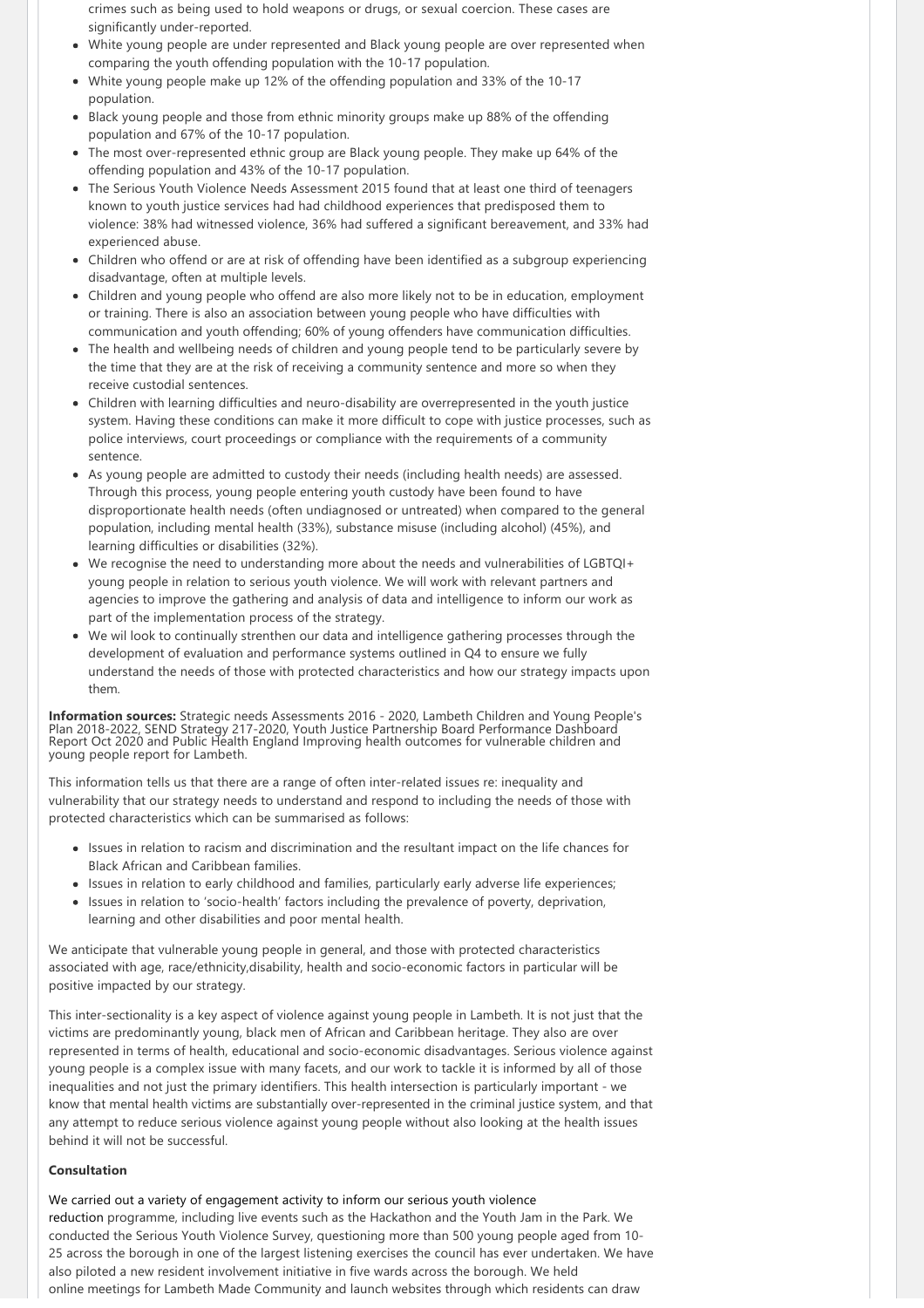our attention to issues in their neighbourhoods. During summer 2020, we conducted a survey of more than 100 young people to ask them about their experiences during the Covid-19 lockdown. we also met regularly with third sector groups and forums across the borough to gain their insight and input into the work.

We have used the information obtained from this activity, which includes direct references to issues of inequality and discrimination, to increase our understanding of what young people feel are the root causes of serious youth violence, how young people are perceived, how families have been impacted by youth violence and what they have told us needs addressing to enable them to thrive. We have translated this understanding into the priorities, goals, principles outcomes and commitments set out in the strategy that we will seek to address through its implementation. The views of young people and communities have informed the overall ambition to reduce disproportionality which is embodied in one of the core principles of the strategy as follows:

#### **Equity**

We recognise the impact inequality, disadvantage and injustice of all kinds plays in perpetuating youth violence. Decades of inequity, racism and discrimination have resulted in worse life chances for Black African and Caribbean families. We also know that other forms of inequality have a bearing on young people's exposure to and involvement in serious youth violence. Financial and health disadvantages, inequality affecting young people with special education needs and disabilities, young people in care or leaving care or vulnerable girls and young women are factors that required consideration and action when seeking to tackle serious youth violence. Our strategy is therefore

underpinned by the principle of equity – the concept of fairness and impartiality – and a commitment to challenge inequality in all that we do.

What does your information tell you about the people who will affected by this change? Are protected groups impacted? What information do you hold on the protected characteristics of the people affected by the change? (Age, disability, gender reassignment, pregnancy and maternity, race/ethnicity, religion or belief, gender, sexual orientation, health, socio-economic, language) Are there any gaps or missing information?

Read more

### Q2b. How will they be impacted by the change?

The Lambeth Made Safer Strategy will postively impact on all our residents and communities with particular regard to young people and young adults. They will be positively impacted because we wil attending to the previously outlined vision, goals and priorities and also honour the following commitments set out in the strategy:

INTERVENE EARLY AND PREVENTLambeth will be the safest place in London for children, teenagers and young adults because communities and services work together to prevent youth violence by building on and developing the local awareness, capacity and resilience to do so.

DISRUPT AND DETERLambeth will be the safest place in London for children, teenagers and young adults because communities and services work together to deter young people and adults from perpetrating violence and disrupt individual and group activity associated with youth violence.

EDUCATE AND TRAINLambeth will be the safest place in London for young people because they will feel heard and empowered to make positive choices in their education, employment, training and relationships.

RESPOND AND SUPPORTLambeth will be the safest place in London for children, young people and young adults because services and communities will work together to support those who may be affected by youth violence.

ENGAGE AND INVOLVELambeth will be the safest place in London for children, teenagers and young adults because children, young people and communities are actively and fully engaged in identifying and implementing solutions to address youth violence.

SAFE SPACESLambeth will be the safest place in London for children, teenagers, and young adults because we work together to ensure our environment and our public spaces are safe and free of crime.

Our aim is to postively impact all young people with a particular focus on those who are disproporionately impacted, or at risk of being impacted by serious youth violence including those with protected characteristics. We will do this by delivering an implementation plan underpinned by our principle of equity and the knowledge that inequity, racism and discrimination have resulted in worse life chances for Black African and Caribbean families and the understanding that other forms of inequality have a bearing on young people's exposure to and involvement in serious youth violence. Financial and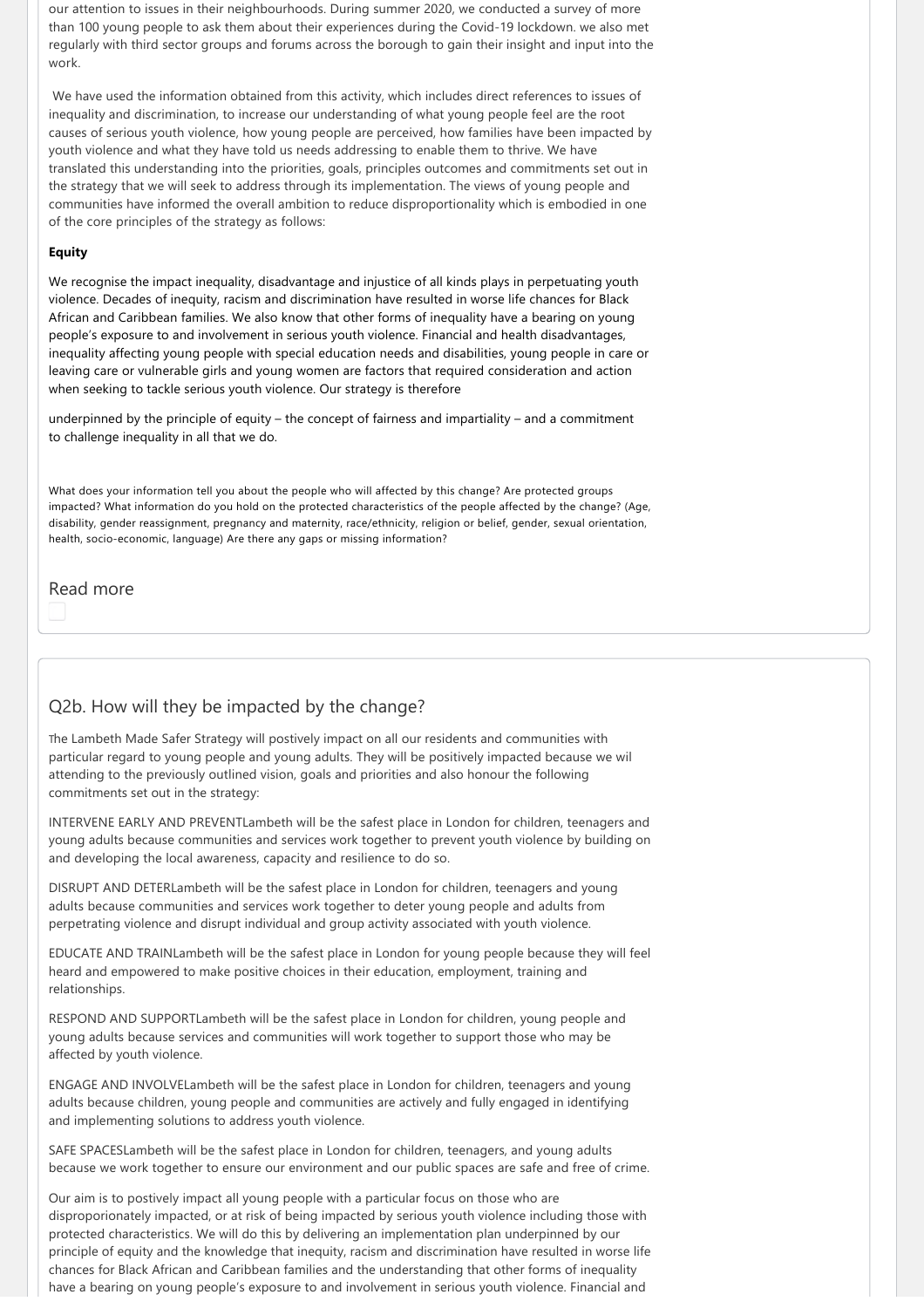health disadvantages, inequality affecting young people with special education needs and disabilities, young people in care or leaving care or vulnerable girls and young women are factors that will also be responded to through delivery of our strategy.

It will also be shaped by the expressed views and experiences of young people with particular regard to those with protected charateristics so that all activity is informed by their lived experiences and what they tell us needs to change.

We anticipate that this positive impact will include the securing of outcomes such as:

A reduction in the number of Black young people and young adults who are disproportionately impacted by serious youth violence.

A reduction in the number of young people involved in the criminal justice system year on year.

The number of young people impacted by serious youth violence will be reduced because they have developed the skills, knowledge ability and awareness to safely negotiate risks associated with the teenage years.

Fewer young people and young adults will be impacted by exploitation because because communities and agencies work effectively together to identify and prevent the targeting and grooming process.

Fewer young people be draw into or impacted by youth violence because they have the aspirations, confidence and education to progress and achieve.

A greater number of young people and young adults will benefit from sustained participation in education, employment or training.

The impact of youth violence on young people will be reduced because they live in environments that enable them to live and grow up safely.

The needs of individuals and groups with protected charateristices will be at the forefront of all planned activity to secure these outcomes.

Would you assess the impact as positive, adverse, neutral? Do you have any uncertainty about the impact of your proposal? Is there a likelihood that some people will more impacted than others? Can you describe the ways in which they will be affected? How might this change affect our 'general duty'

Read more

# Q3a. How do you plan to promote and deliver any positive impacts of the proposal?

The principles of fairness, equality of opportunity and positive relationships are embedded in the Lambeth Made Safer Strategy as expressed through the following principle contained within the strategy document:

EquityWe recognise the impact inequality, disadvantage and injustice of all kinds plays in perpetuating youth violence. Decades of inequity, racism and discrimination have resulted in worse life chances for Black African and Caribbean families. We also know that other forms of inequality have a bearing on young people's exposure to and involvement in serious youth violence. Financial and health disadvantages, inequality affecting young people with special education needs and disabilities, young people in care or leaving care or vulnerable girls and young women are factors that required consideration and action when seeking to tackle serious youth violence. Our strategy is therefore underpinned by the principle of equity the concept of fairness and impartiality and a commitment to challenge inequality in all that we do.

We will measure the impact of our work and the positive outcomes secured via the production and application of an outcomes and performance framework allied to an evaluation plan. This framework and plan will include outcome measures and performance indicators to assess impact and evaluate our work so lessons may be learned and built upon. Our 'engage and involve' workstream will ensure the direct involvement of residents in the process of measuring the sucess of our work and the resultant impact it has on its target beneficiaries. This includes an assessment of the anticipated positive impact of individuals and groups with protected characteristics.

All strategy activity including the promotion of our principles, delivery of our implementation plan and the achievement of outcomes will be promoted via all available channels in addition to a promotional campaign designed and led by young people.

In addition, the Lambeth Made Community forums allow residents across the borough to be involved with all aspects of our strategy and work. We will use these forums to not only promote the positive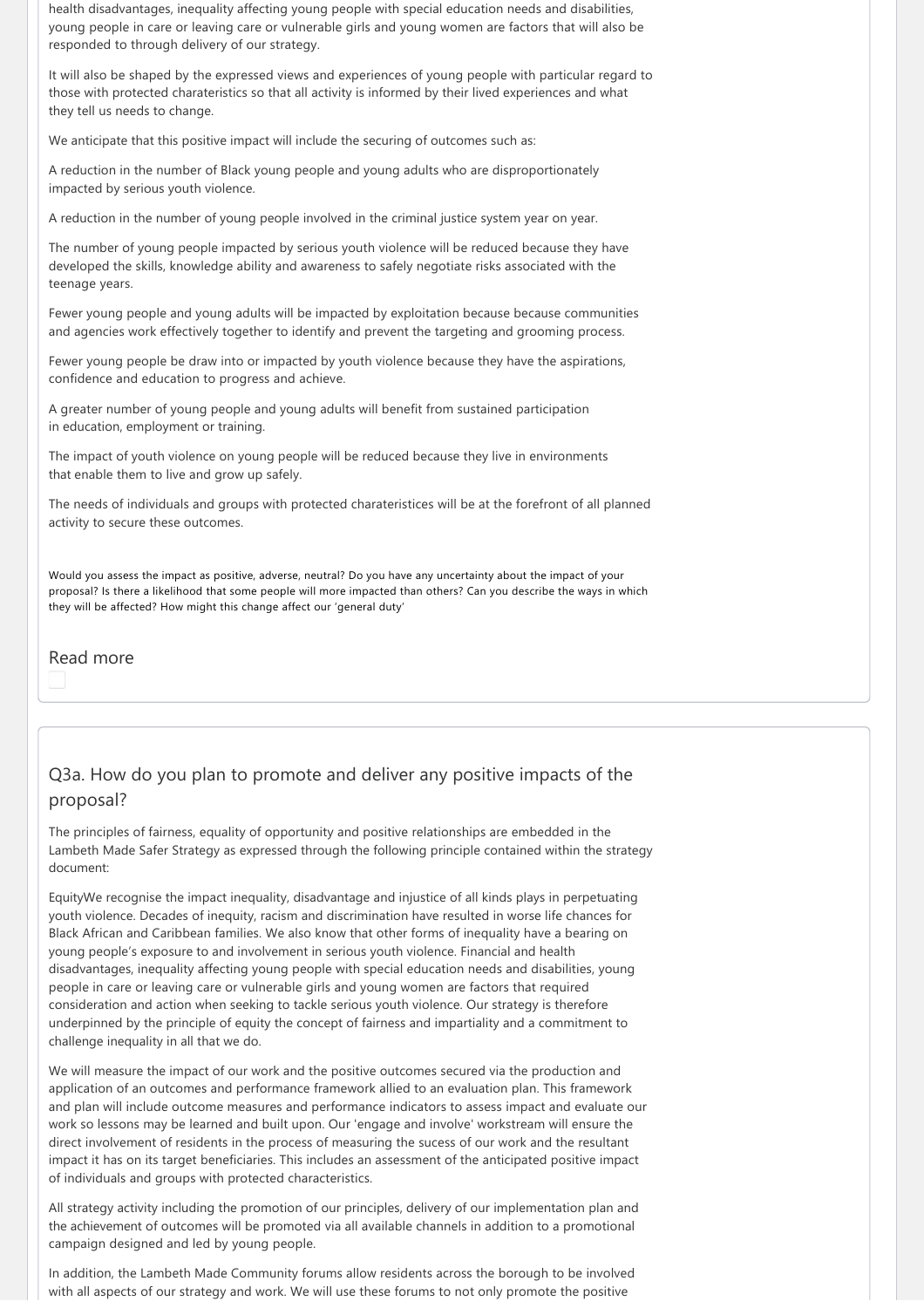change the strategy will deliver, but also to ensure residents are part of that change and are leading action in their ward to improve community safety and resilience. By involving residents in the design, delivery and leadership of our work we ensure that it will make a positive difference on the ground and to the lives of people in Lambeth.

How might the principles of fairness, equality of opportunity and positive relationships be further promoted as a consequence of this proposal? How do you propose to measure your positive outcomes and the benefits outlined to find out if these have been achieved?

### Read more

# Q3b How do you plan to address and mitigate any negative impacts of the proposal?

There are two main risks of negative impact from our work:

1) Lack of delivery will significantly impact on all crime and disorder work across Lambeth. This strategy acknowledges and aims to address deep seated, long term inequalities in Lambeth including systemic racism. Acknowledging this issue and then failing to address it will cause significant community distrust and lack of faith in the council, police and other partner agencies. The impact of us raising expectations and then failing to meet them is significant, especially given the nature of the dis‐proportionality and racism we aim to address.

2) There is a risk that we focus exclusively on one cohort and as a result miss changes in demographics and behavior which includes other disadvantaged groups. For example, if the number of girls as victims of serious youth violence significantly rises over the coming years, but we do not shift our model of delivery as we remain focused on young African and Caribbean men. We will mitigate this potential by ensuring rigorous performance and data analysis as outlined in Q4 so that we are always sighted on those most affected by violence against young people. In addition, community intelligence and information on the impact of violence through the Lambeth Made Community forums will ensure we are not just reliant on reported crime figures but can also hear from our residents directly on changes and trends in violence in the borough.

What impact has this evidence had on what you are proposing? What can you do differently that might lessen the impact on people within the timeframes i.e. development-implementation? Who can help you to develop these solutions?

#### Read More

# Q4. How will you review/evaluate your proposal, mitigating actions and/or benefits? Who will be responsible for this?

Our strategy will be overseen by a strategic board with responsibility for ensuring the Lambeth Made Safer strategy is successfully implemented. It will ensure that all associated activity is reviewed and evaluated in acordance with the processes outlined in O3a. Performance indicators will include (all with associated analysis re: disproportionality):

- First Time Entrant to the Juvenile Justice System levels
- Serious youth violence incident levels
- Re-offending rates
- Custody rates
- Participation in education, employment and training levels
- Exclusion rates, including not just permanent exclusions but also looking at off-rolling and other, more hidden forms of young people not being present at school

An evaluation plan is in the process of being produced in collaboration with public health and external academic input provided by a seconded research fellow from King's College, London. The evaluation plan will be implemented as part of our 'test and learn' approach to determining whether the programme has been successful (and why, how, and for whom). Evaluation results will be used to improve the programme as it is implemented and to help make decisions about ongoing programme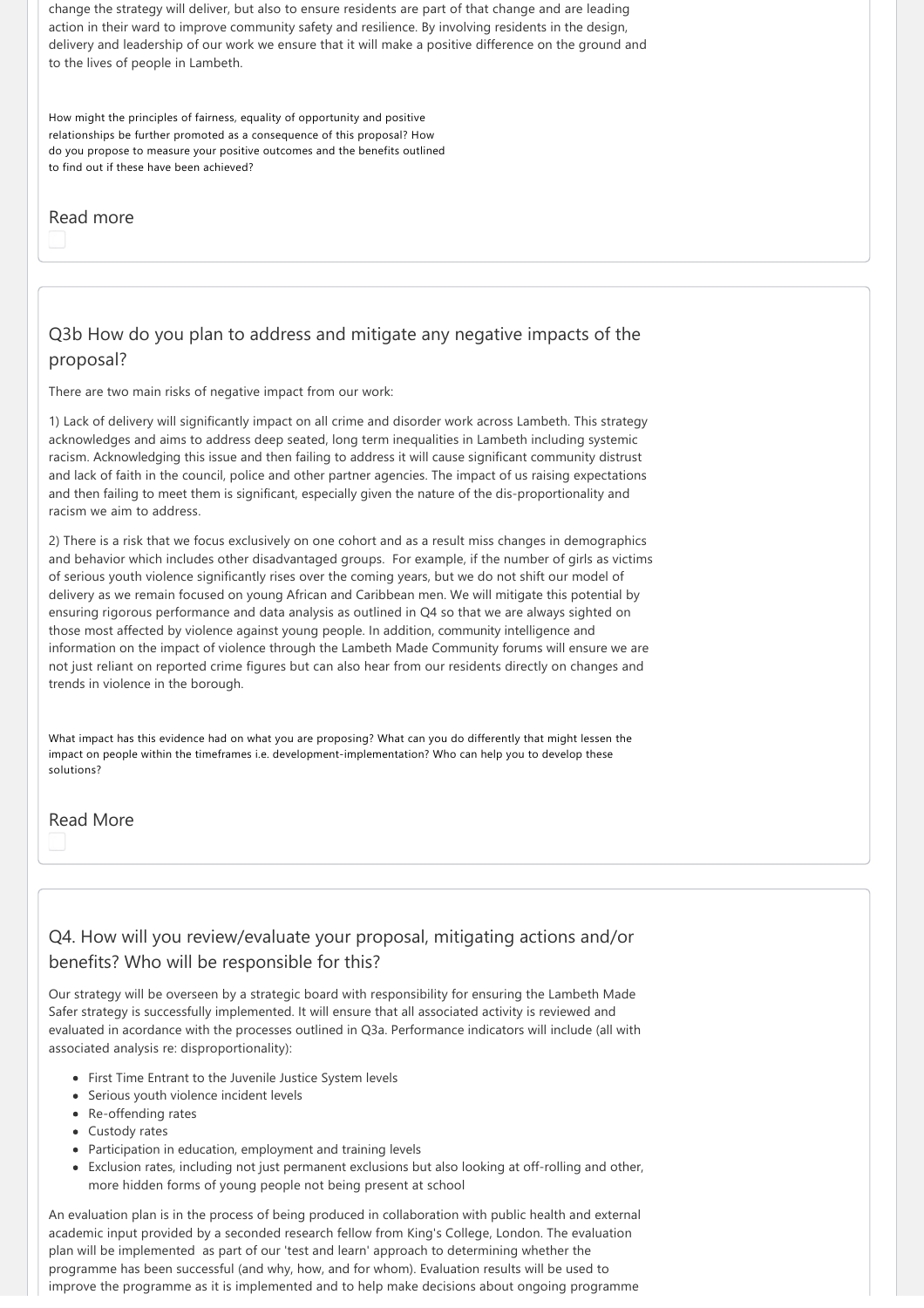activity. Success in relation to the impact of the strategy in addressing issues of inequality will be a key component of the evaluation plan. Key to this will be the work done through Black Thrive and the development of the Shared Measurement system, particularly for children and young people, to ensure that our work is making the difference to the communities most affected by serious violence against young people. Black Thrive are a key partner of the strategy as a whole and the evaluation work specifically as part of our goal to ensure that we address inequality through the strategy,

The views of our communities, residents and young people are essential to measuring the success of this work. We are aiming to make significant improvements to inequality in the borough and seeing the impact of that change on the ground and the experiences of our communities is key. Our new ward based community resilience forums, Lambeth Made Community, are one way for residents to work with us, lead on change in their neighbourhoods and to evaluate the impact of our work.

The voices of young people, particularly Black young men from the African and African‐Caribbean community will be key to ensuring we are making a difference. As well as working to specifically hear the voices of young people through Lambeth Made Community, we will also engage with existing young people's reference groups aligned to the Youth Offending Servce, Lambeth Made for example and other youth engagement forums in the borough.

Additionally, we will engage with various third sector organisations such as the Police Independent Advisory Group (IAG), the Lambeth Safer Neighbourhood Board and other forums within Lambeth and they will continue to be part of our delivery and evaluation.

A rigourous performance management process will be applied whereby operational activity is systematically monitoring and evaluated via the production of regular progress reports, the consideration of evidence of impact and the monitoring of performance data including information relating to the impact of the strategic from an equalities perspective in general and consideration of the needs of individuals and groups with protected charateristics.

The Board will be chaired by the Strategic Director of Children's Services.

Finally, to note that the data and information in this EIA will form part of our ongoing evaluation process. Part of the process of evaluation and impact monitoring will be the data we have gathered and used here. The data will be regularly monitored and evaluated to show the programs impact.

Who will you be accountable to for the above actions/outcome? How will those responsible know these actions have worked? What performance indicators will you use to demonstrate this? Are there any other forms of evidence you can use to support this assessment of their effectiveness?

Read more

# **Section to be completed by Sponsor/Director/Head of Service**

### Outcome of equality impact assessment

- No adverse impact, no change required
- C Low adverse impact, minor adjustment required
- Significant adverse impact, further action required
- Significant impact identified unable to mitigate fully
- O Unlawful in/direct discrimination, stop and rethink

# Read more

# Comments from Sponsor/Director/Head of Service

This Equalities Impact Assessment is integral to our Lambeth Made Safer Strategy. It informs our ambition and commitment to make Lambeth one of the safest boroughs in London by addressing the